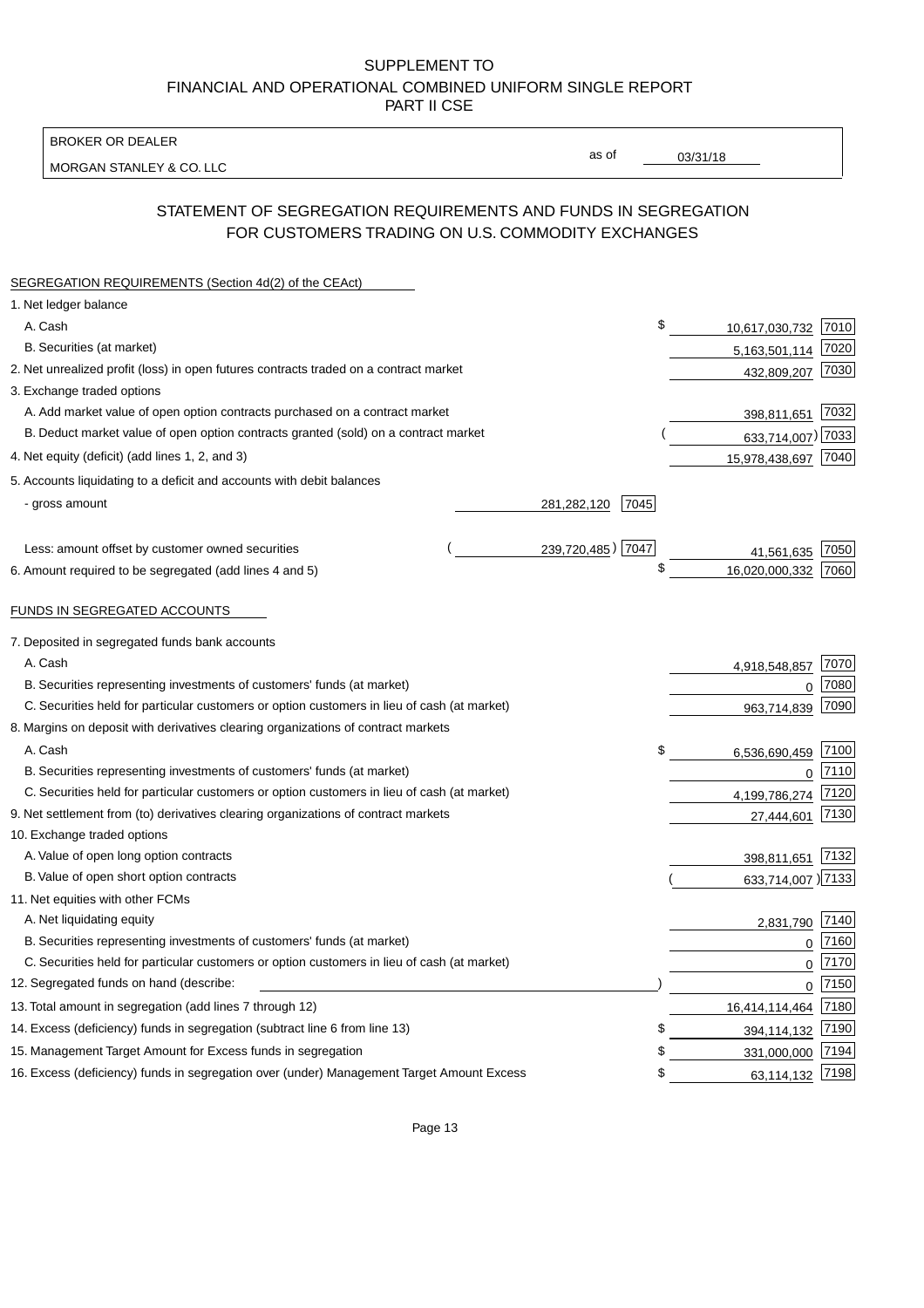| <b>BROKER OR DEALER</b>                                                                                  | as of                    |          |                |
|----------------------------------------------------------------------------------------------------------|--------------------------|----------|----------------|
| MORGAN STANLEY & CO. LLC                                                                                 |                          | 03/31/18 |                |
| STATEMENT OF SEGREGATION REQUIREMENTS AND FUNDS IN SEGREGATION<br>FOR CUSTOMERS' DEALER OPTIONS ACCOUNTS |                          |          |                |
| 1. Amount required to be segregated in accordance                                                        | \$                       |          |                |
| with Commission regulation 32.6                                                                          |                          |          | <u>0</u>  7200 |
| 2. Funds in segregated accounts                                                                          |                          |          |                |
| A. Cash                                                                                                  | \$<br> 7210 <br>$\Omega$ |          |                |
| B. Securities (at market)                                                                                | 7220<br>0                |          |                |
| C. Total                                                                                                 |                          |          | 7230           |
| 3. Excess (deficiency) funds in segregation                                                              |                          |          |                |
| (subtract line 2.C from line 1)                                                                          |                          |          | 0 7240         |
|                                                                                                          |                          |          |                |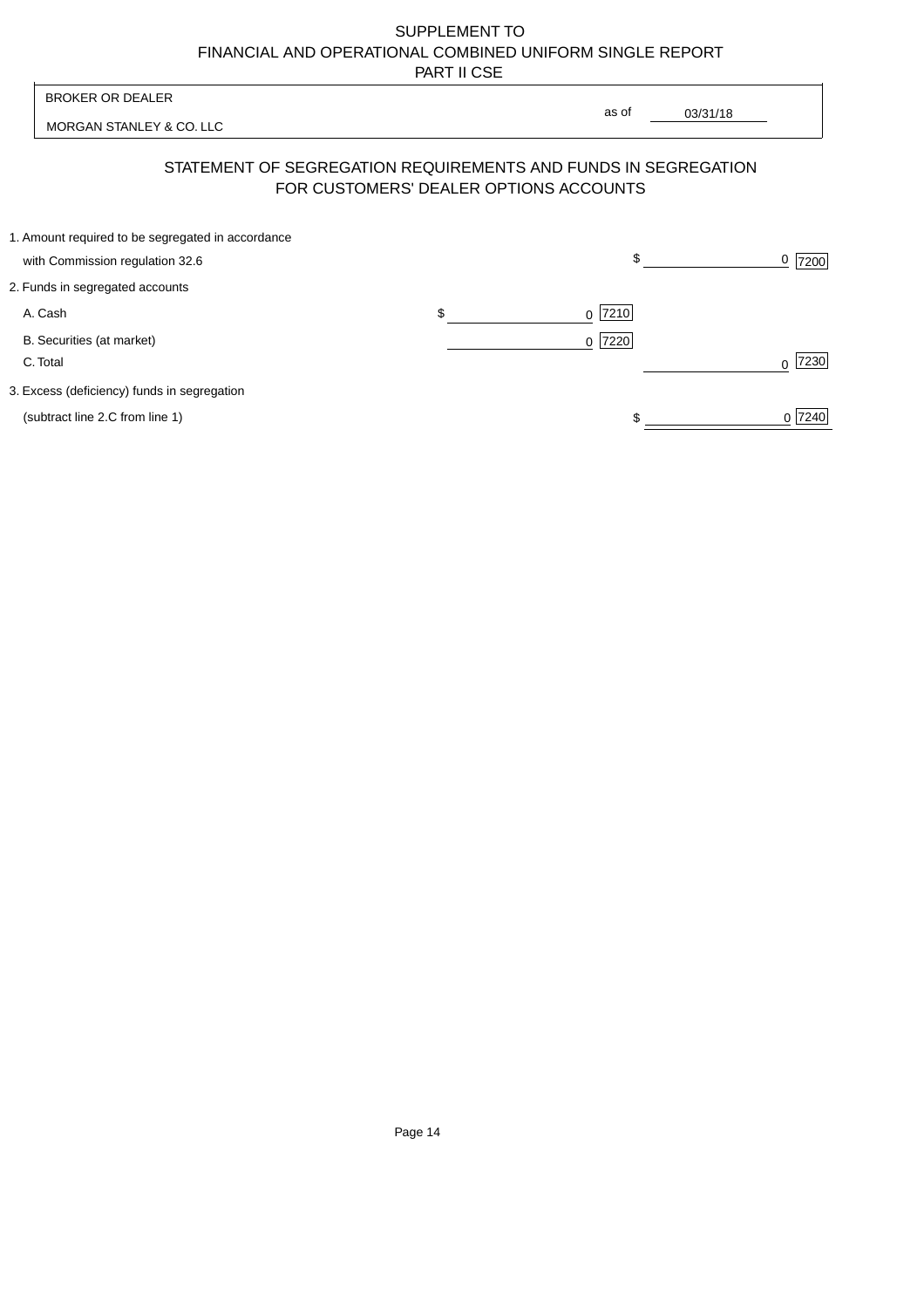PART II CSE

| BROKER OR DEALER         |       |          |
|--------------------------|-------|----------|
| MORGAN STANLEY & CO. LLC | as of | 03/31/18 |
|                          |       |          |

### STATEMENT OF SECURED AMOUNTS AND FUNDS HELD IN SEPARATE ACCOUNTS PURSUANT TO COMMISSION REGULATION 30.7

#### FOREIGN FUTURES AND FOREIGN OPTIONS SECURED AMOUNTS

| Amount required to be set aside pursuant to law, rule or regulation of a foreign government<br>or a rule of a self-regulatory organization authorized thereunder |                    | \$<br>0             | 7305 |
|------------------------------------------------------------------------------------------------------------------------------------------------------------------|--------------------|---------------------|------|
| 1. Net ledger balance - Foreign Futures and Foreign Option Trading - All Customers                                                                               |                    |                     |      |
| A. Cash                                                                                                                                                          |                    | \$<br>3,299,572,087 | 7315 |
| B. Securities (at market)                                                                                                                                        |                    | 2,013,926,431       | 7317 |
| 2. Net unrealized profit (loss) in open futures contracts traded on a foreign board of trade                                                                     |                    | (114, 125, 335)     | 7325 |
| 3. Exchange traded options                                                                                                                                       |                    |                     |      |
| A. Market value of open option contracts purchased on a foreign board of trade                                                                                   |                    | 29,049,759          | 7335 |
| B. Market value of open contracts granted (sold) on a foreign board of trade                                                                                     |                    | (20, 769, 581)      | 7337 |
| 4. Net equity (deficit) (add lines 1.2. and 3.)                                                                                                                  |                    | \$<br>5,207,653,361 | 7345 |
| 5. Accounts liquidating to a deficit and accounts with                                                                                                           |                    |                     |      |
| debit balances - gross amount                                                                                                                                    | 7351<br>93,457,912 |                     |      |
| Less: amount offset by customer owned securities                                                                                                                 | 92,977,463) 7352   | 480,449             | 7354 |
| 6. Amount required to be set aside as the secured amount - Net Liquidating Equity Method (add lines 4 and 5)                                                     |                    | \$<br>5,208,133,810 | 7355 |
| 7. Greater of amount required to be set aside pursuant to foreign jurisdiction (above) or line 6.                                                                |                    | \$<br>5,208,133,810 | 7360 |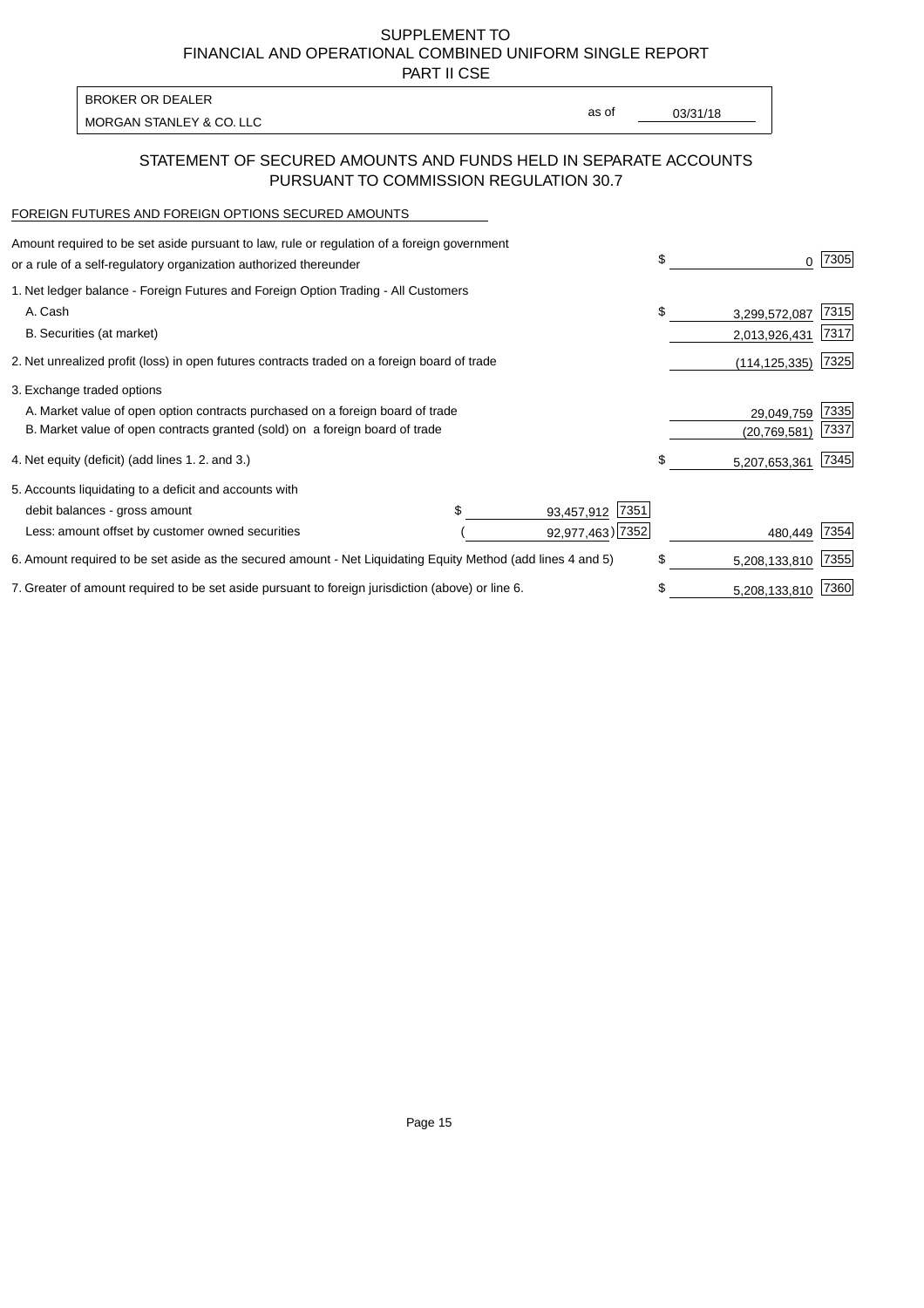BROKER OR DEALER

MORGAN STANLEY & CO. LLC

03/31/18 as of

# STATEMENT OF SECURED AMOUNTS AND FUNDS HELD IN SEPARATE ACCOUNTS PURSUANT TO COMMISSION REGULATION 30.7

### FUNDS DEPOSITED IN SEPARATE REGULATION 30.7 ACCOUNTS

| 1. Cash in banks                                         |                                                                                        |      |                                    |             |                    |
|----------------------------------------------------------|----------------------------------------------------------------------------------------|------|------------------------------------|-------------|--------------------|
| A. Banks located in the United States                    |                                                                                        |      | \$<br>227,756,846                  | 7500        |                    |
| B. Other banks qualified under Regulation 30.7           |                                                                                        |      |                                    |             |                    |
| Name(s):<br>0                                            |                                                                                        | 7510 | 687,456,297 7520 \$                |             | 915,213,143 7530   |
| 2. Securities                                            |                                                                                        |      |                                    |             |                    |
|                                                          | A. In safekeeping with banks located in the United States                              |      | \$<br>259,275,372 7540             |             |                    |
|                                                          | B. In safekeeping with other banks qualified under Regulation 30.7                     |      |                                    |             |                    |
| Name(s):<br>0                                            |                                                                                        | 7550 | 0                                  | 7560        | 259,275,372 7570   |
| 3. Equities with registered futures commission merchants |                                                                                        |      |                                    |             |                    |
| A. Cash                                                  |                                                                                        |      | \$<br>5,644,359                    | 7580        |                    |
| <b>B.</b> Securities                                     |                                                                                        |      |                                    | $0$ 7590    |                    |
| C. Unrealized gain (loss) on open futures contracts      |                                                                                        |      | 132,518                            | 7600        |                    |
| D. Value of long option contracts                        |                                                                                        |      |                                    | $0$ 7610    |                    |
| E. Value of short option contracts                       |                                                                                        |      |                                    | $0)$ 7615   | 5,776,877 7620     |
|                                                          | 4. Amounts held by clearing organizations of foreign boards of trade                   |      |                                    |             |                    |
| Name(s):                                                 |                                                                                        | 7630 |                                    |             |                    |
| A. Cash                                                  |                                                                                        |      | \$                                 | 0 7640      |                    |
| <b>B.</b> Securities                                     |                                                                                        |      |                                    | $0$ 7650    |                    |
|                                                          | C. Amount due to (from) clearing organizations - daily variation                       |      | 0                                  | 7660        |                    |
| D. Value of long option contracts                        |                                                                                        |      |                                    | 0 7670      |                    |
| E. Value of short option contracts                       |                                                                                        |      |                                    | $_0$ ) 7675 | 0 7680             |
| 5. Amounts held by members of foreign boards of trade    |                                                                                        |      |                                    |             |                    |
| Name(s):<br>0                                            |                                                                                        | 7690 |                                    |             |                    |
| A. Cash                                                  |                                                                                        |      | \$<br>2,567,358,664 7700           |             |                    |
| <b>B.</b> Securities                                     |                                                                                        |      | 1,754,651,059 7710                 |             |                    |
| C. Unrealized gain (loss) on open futures contracts      |                                                                                        |      | $(114, 264, 356)$ 7720             |             |                    |
| D. Value of long option contracts                        |                                                                                        |      | 29,049,759 7730                    |             |                    |
| E. Value of short option contracts                       |                                                                                        |      | $(20,769,581)$ <sup>)</sup> $7735$ |             | 4,216,025,545 7740 |
|                                                          | 6. Amounts with other depositories designated by a foreign board of trade              |      |                                    |             |                    |
| Name(s):<br>0                                            |                                                                                        | 7750 |                                    |             | 0 7760             |
| 7. Segregated funds on hand (describe:                   |                                                                                        |      |                                    |             | 0 7765             |
| 8. Total funds in separate section 30.7 accounts         |                                                                                        |      |                                    |             | 5,396,290,937 7770 |
|                                                          | 9. Excess (deficiency) set Aside Funds for Secured Amount (subtract Line 7 Secured     |      |                                    |             |                    |
| Statement page 15 from Line 8)                           |                                                                                        |      |                                    | \$          | 188, 157, 127 7380 |
|                                                          | 10. Management Target Amount for Excess funds in separate section 30.7 accounts        |      |                                    | \$          | 140,000,000 7780   |
|                                                          | 11. Excess (deficiency) funds in separate 30.7 accounts over (under) Management Target |      |                                    | \$          | 48, 157, 127 7785  |

Page 16